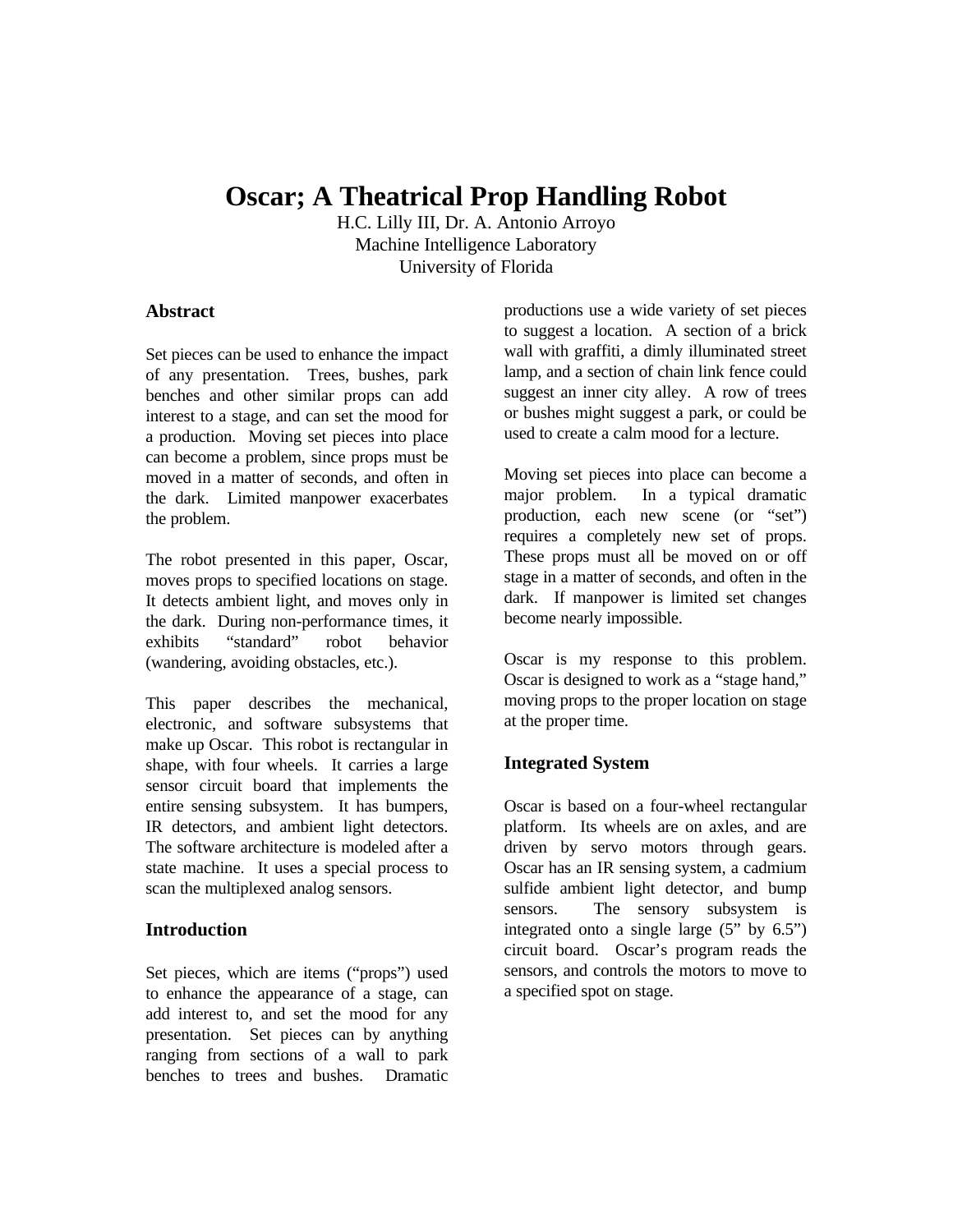#### **Mechanical Subsystem**

Oscar's platform is a 13" by 17" rectangle with 5" cutouts for the wheels. It is made of thin plywood. The platform appears as figure one. This platform has four recessed wheels. Figure one also shows the locations of the main 68HC11 EVBU board, the sensor circuit board, and the IR detectors.



**Figure 1: Platform Diagram**

Oscar's wheels are mounted on 5/32" steel piano wire axles. The axles attach to the platform with 5/32" plastic brackets designed to hold the landing gear on a radio-controlled airplane. The wheels are 3.5" model airplane wheels, made by Du-Bro. The wheels have a bearing mechanism detailed as figure two. A 32 pitch, 81-tooth gear attaches to each wheel. The wheel/gear assembly rides on a 3/16" brass sleeve. A 3/16" collar holds the wheel and gear in place on the sleeve. Two 5/32" collars hold the brass sleeve in place on the axle. The axle/sleeve combination forms an inexpensive and effective bearing. It spins freely, even without lubrication.



**Figure 2: Wheel / Axle Assembly**

Four modified servo motors drive Oscar's wheels. The mechanical stops and the electronics were removed from the servo, to create a gear head motor. Each servo drives a 32 pitch, 91-tooth gear. The motors are positioned on the platform such that the gears mesh with the gears on the wheels. Hot glue was not strong enough to hold the gears together, so I bolted the motors to the platform. Two bolts go through the body of each servo, in the space where the electronics were.

#### **Electronics and Sensor Subsystem**

A Motorola 68HC11 EVBU board controls Oscar. The EVBU board runs IC (Interactive C, an interpreted C language). A Novasoft Mekatronix Expansion Board (MEB11) completes the processor. The MEB11 contains 32K bytes of SRAM, two motor controllers, and a 40 kHz signal generator. The 68HC11 EVBU board and the MEB11 board together form Oscar's "brain".

A single large (5" by 6.5") circuit board holds the electronics for the sensors. The sensor board contains a cadmium sulfide ambient light detector, five sets of IR LED drivers, sixteen analog inputs (for IR detectors and cadmium sulfide cell), two sets of bump sensor inputs, two sevensegment LED displays, and an eight bit DIP switch input.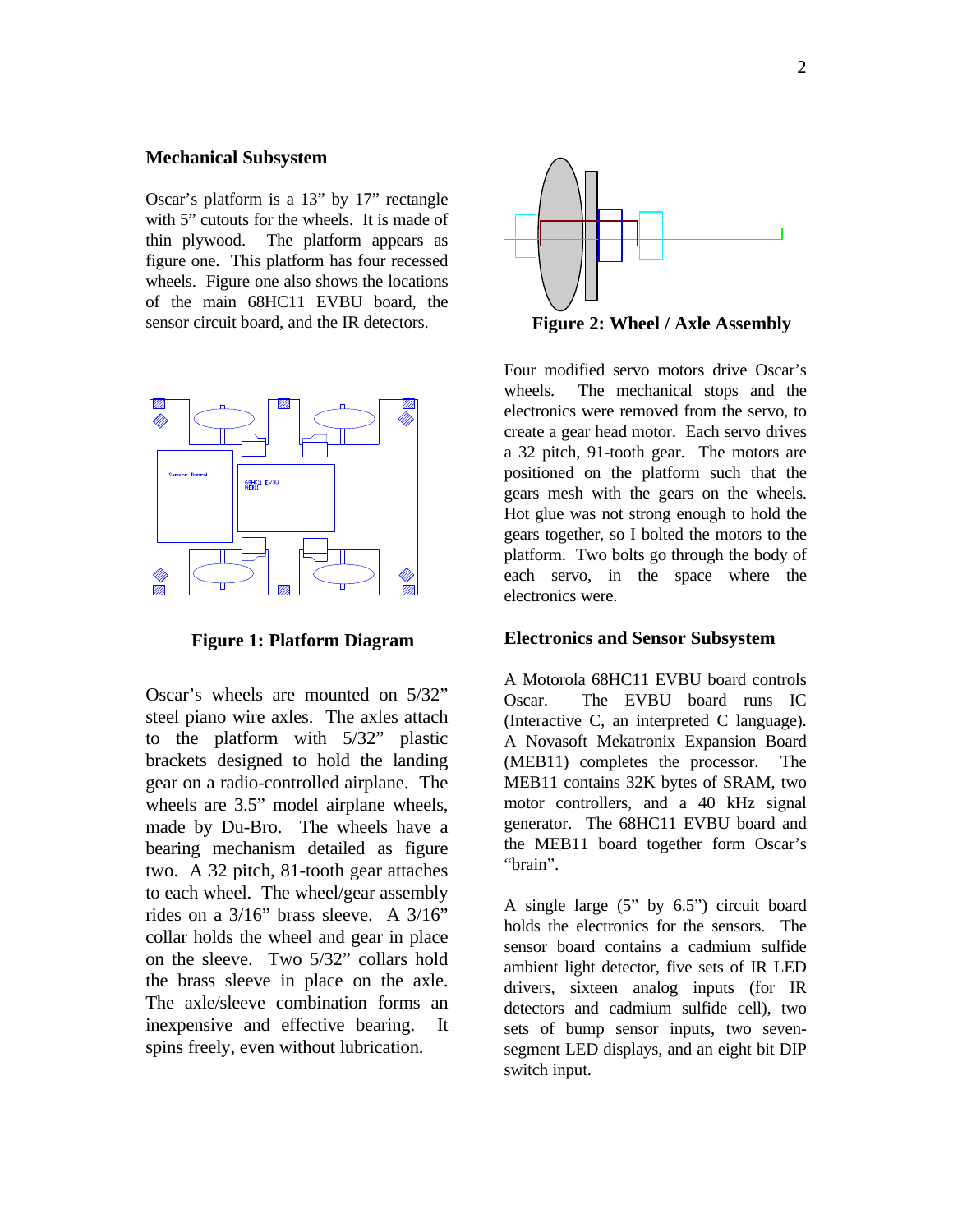A 74HC138 (3:8 decoder) and a 74HC10 (3 input NAND) perform address decoding for the board. The board responds to address locations \$6XXX. The 74HC138 breaks this space down into four read and four write address spaces. In the following voltage drop. The transistors are grouped into sets of three. Each transistor in a set uses a different scaling resistor to cause a different current through the LED's. The three transistors generate eight possible current magnitudes (LED intensities). Two IR LED's connect to each set of transistors



**Figure 3: Eight Level LED Driver**

discussion, the write addresses will be denoted by a "w" after the address, and the read addresses will be marked with an "r."

Two 74HC574's (Octal D flip-flop) at addresses \$6000w (write) and \$6400w control the IR LED's. The circuit diagram for the LED driver appears as figure three. The outputs of the 74HC574's are modulated by the 40 kHz signal from the MEB11. These outputs each drive the base of a 2N2222 (NPN) transistor. The transistors are used as digitally controlled switches. The 2N2222 was chosen for its ability to handle the 40 kHz modulation frequency, and for its low (essentially zero)

through a small 10 ohm resistor. The small resistor compensates for differences in the LED's, preventing an LED with a smaller on voltage from drawing all of the current.

Another 74HC574 at address \$6C00w controls two 14051's (8:1 analog multiplexer). The lower three bits (bits 2-0) of the 74HC574 drive the three selecting lines of a multiplexer. Bits 6-4 drive the selecting lines of the other multiplexer. The two unused bits (3 and 7) drive two green indication LED's. The two multiplexed analog inputs attach to the microprocessor's analog ports A0 and A1.